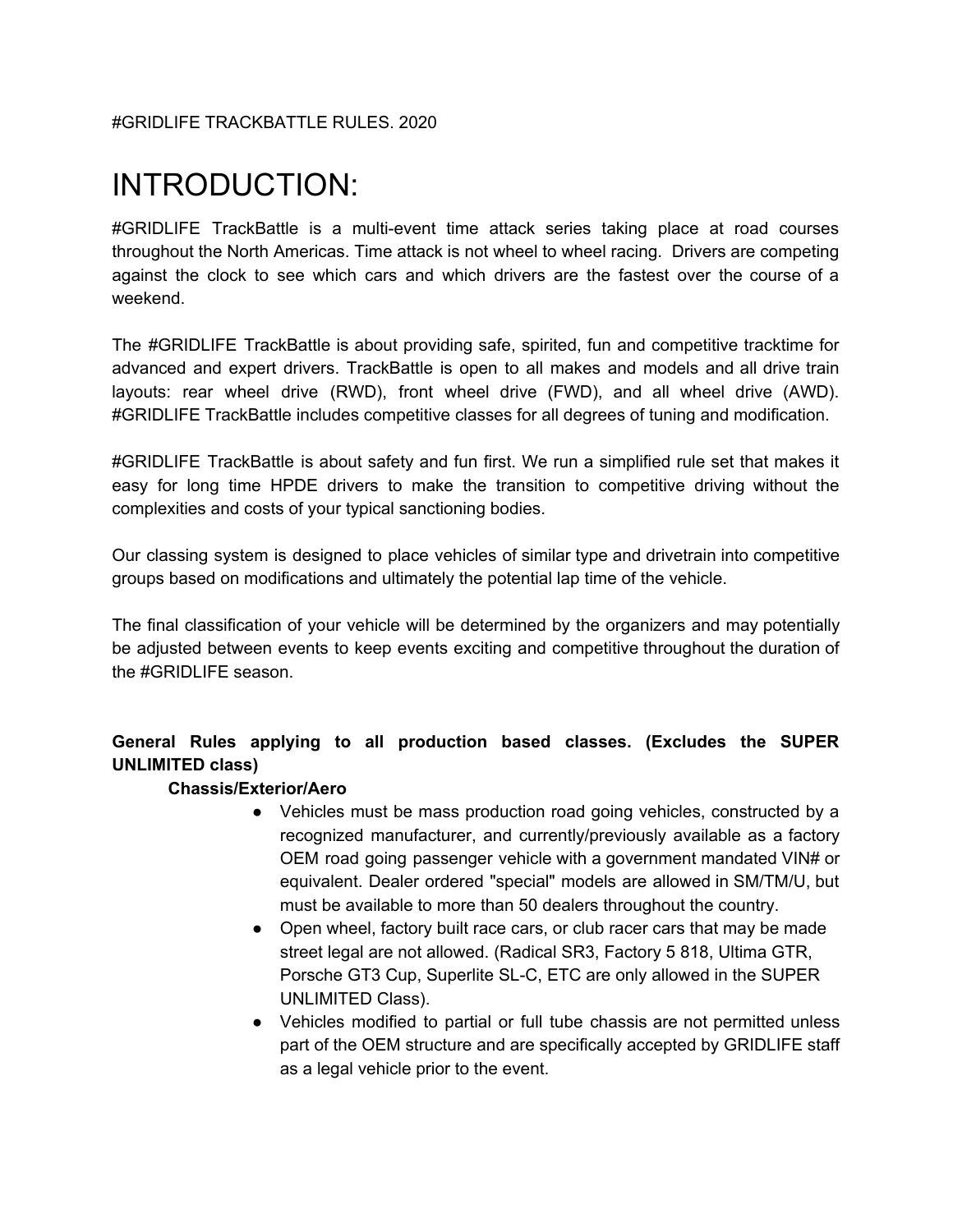- In Unlimited, some portion of the OEM floor pan or unibody must remain intact. (25% or more, judged by Gridlife Officials)
- All vehicles must have a silhouette that is faithful to the original with the general body shape and outline remaining true to the original stock body.
- Brake lights must be operational in all classes.

#### **Engine/Drivetrain/Fuel**

- Only one internal combustion engine is permitted per vehicle, unless approved for super unlimited, or unlimited.
- Electric vehicles are permitted, however they must be classified by Gridlife staff prior to the start of an event.
- Auxiliary Water/Methanol injection is allowed in Street Modified, Track Modified, Unlimited & Super Unlimited Classes, unless OEM equipped .
- The mixture may not be more than 50% Methanol in classes where exotic fuels are not allowed.

#### **Suspension/Brakes/Tires/Wheels**

● All tires in classes other than super unlimited and Unlimited must be available to fellow competitors for purchase though major distribution channels . If any tires are found to be unavailable through retail sources or are of a false/misadvertised (cheater) compound the competitor will be disqualified and all associated entry fees forfeited.

#### **Interior/Roll Cage/Safety/Misc.**

- A 6point (or more) roll cage is strongly recommended for all classes, and is required in the unlimited and super unlimited class and must meet meet #GRIDLIFE GTCR specs. A rear 4 point roll bar (or more) and head and neck restraints will be required for track mod/street mod when applicable.
	- TrackMod: Cars within 112% of the overall lap record pace (production-based car) are required to have 4pt rear roll bar minimum.
	- StreetMod: Cars within 115% of the overall lap record pace (production-based car) are required to have 4pt rear roll bar minimum.
- Any track mod/street mod vehicles not having these components but needing them based on overall pace must be approved by race directors prior to the event [\(adam@grid.life](mailto:adam@grid.life)). Drivers found to be out of compliance will be given a two event grace period to become compliant. Additional safety equipment such as bolt-in roll bars is highly-encouraged for both street mod and street. If a 6 point or higher rollcage is installed in a vehicle in Street, Street GT, or Street mod, interior components are allowed to be removed if the reinstallation of said components is not possible following the rollcage installation. Substantial modification or cutting of these components to fit, while recommended, is not required. If protruding-style ("nascar style") door bars are utilized in the rollcage,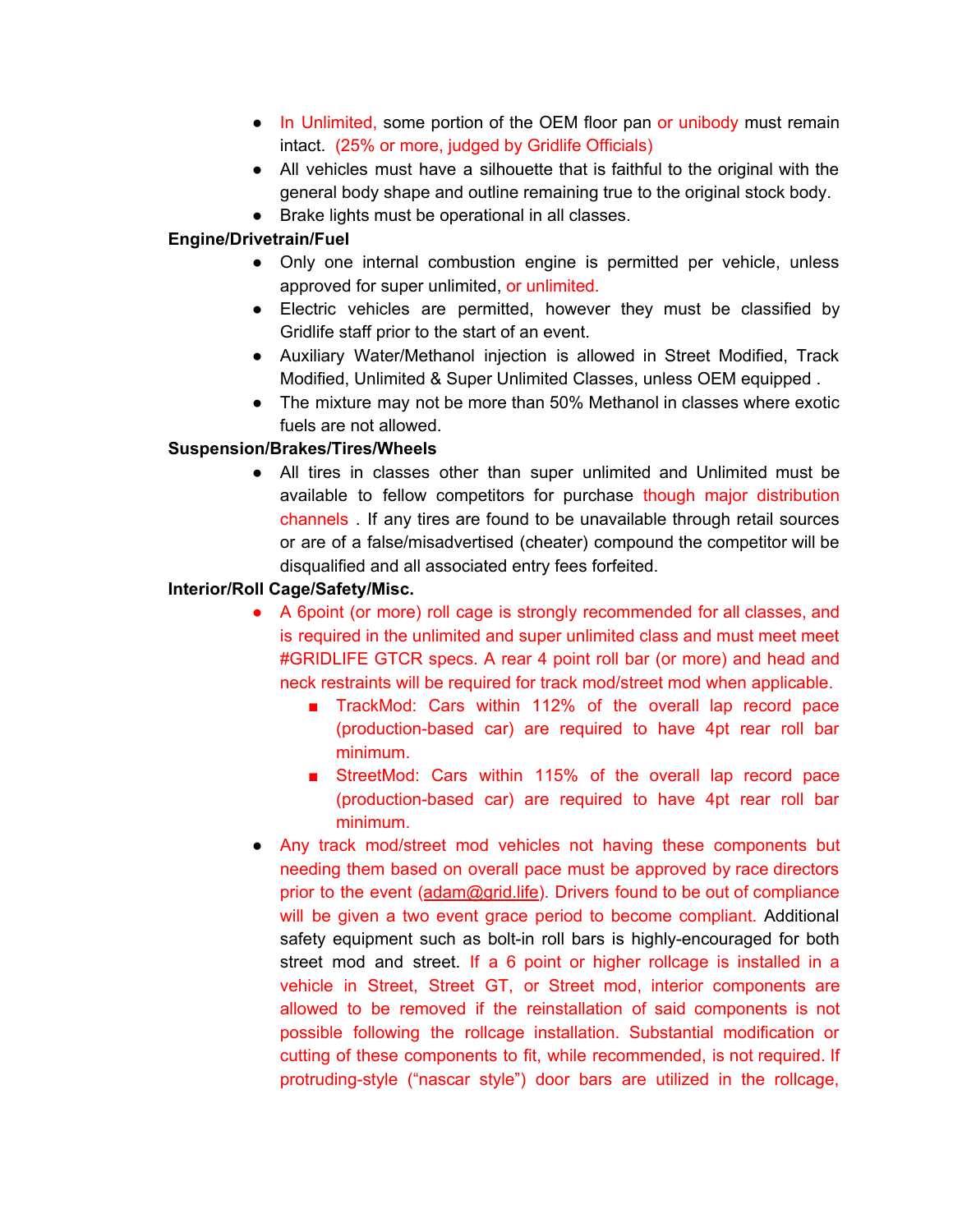components of door , door panel, or door structure may be removed if required for door closing ability.

- Head and neck restraints are required for Track Mod and Unlimited, and are highly encouraged for all other classes. For cars and drivers in TrackMod not having a roll bar, a Simpson Hybrid or equivalent head and neck restraint is required.
- All cars must run all decals required by the #GRIDLIFE organizers. This will include door card on each side of the car, as well as a windshield banner on either the top or bottom of the windshield and any other locations as specified. In a given season, competitors will be issued 1 full kit. If additional decals are required, they are available for purchase from time attack registration.
- Track Modified and above vehicles must have a fire extinguisher within drivers reach or an onboard fire suppression system.
- All vehicles are required to have front and rear tow hooks.
- At a minimum, all vehicles must meet the safety standards found in the #GRIDLIFE GTCR.
- All drivers must sign all waivers and forms required to receive driving credentials.
- All HPDE and Time Attack participants must adhere to the rules found in the #GRIDLIFE GTCR
- **● All vehicles must be tech inspected by an approved shop or on site inspectors before they are allowed on track.**
- Tech and compliance inspections may also be done by Gridlife officials at any time during the event, to ensure safety and compliance to rules of driver, car, and other competitors.

#### **Classing, Spirit of Competition, and Sportsmanship:**

- All race entries are subject to #GRIDLIFE approval, and as such, the organizers reserve the right to disallow any vehicle or competitor to compete that is considered unsafe, unsportsmanlike, or is not in keeping with the spirit of the rules.
- Protests forms are available upon request. Protests may be filed for driver behavior or for suspected vehicle non-compliance. Competitors filing a protest may not participate in timed sessions until the protest is decided/resolved/etc by Gridlife Officials.
- All modifications performed must specifically be allowed within the class and overall rules or it is not allowed. If any questionable discrepancies are found, they must be clarified and allowed in writing by #GRIDLIFE Track Officials ([Abrin@grid.life](mailto:abrin@grid.life) and [Adam@grid.life\)](mailto:adam@grid.life).
- Cars may only be registered in one class per event.
- Trophies/awards will no longer be given for separate drivetrains within a class. Drivetrain record times will still be recorded and preserved.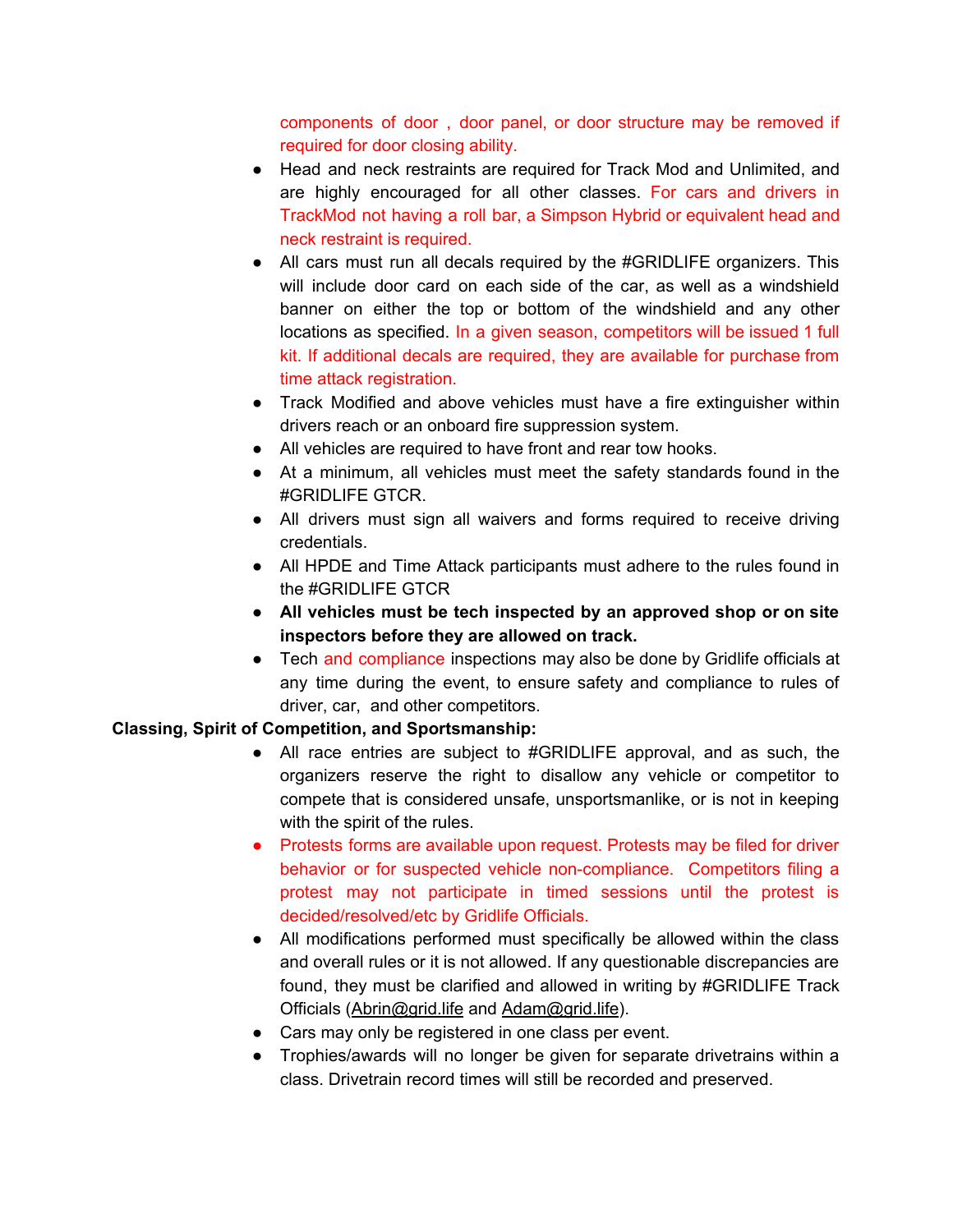- Cars may only register as one competitor, i.e, a single entry. You cannot register the same car with multiple drivers as multiple entries without approval by Gridlife staff before the event You may have multiple drivers for the same car, registered as a team, a single entry. Only the fastest time will count from the team, as one entry. No additional track time will be given for the additional drivers. Team drivers must be stated at registration before the event starts. A driver may bring multiple cars to an event to run, however only 1 car will be considered to be part of the competition, unless 2 entries are purchased. The other will run as exhibition. No additional track time will be given, unless 2 entries are purchased.
- Laps completed in vehicles other than that which was registered at the time of competition will not count toward overall finishing order.
- At the organizer's discretion, a car/driver may be re-classed, in instances where a vehicle's performance exceeds the spirit of competition for the particular class.
- If a class has less than 3 competitors, those cars may be reclassed to the nearest performance class, at the discretion of Gridlife staff.

# COMPETITION GROUPS

Each competitor will run in a primary competition group based on modifications and drive train (FWD RWD AWD) in the following classes: STREET, STREET MODIFIED, TRACK MODIFIED, UNLIMITED & SUPER UNLIMITED CLASS RULES.

# 1. STREET

STREET is intended for vehicles with minor bolt-on modifications only. This is our enthusiast class and is intended for advanced HPDE drivers and vehicles that are daily driven street cars, or daily-driveable.This class is limited to naturally aspirated 4 and 6 cylinder vehicles, and forced induction 4 cylinder vehicles. Street cars must be registered/plated and drivers may be subjected to a "take your spouse for ice cream" impound.

Vehicles with inflation adjusted MSRPs greater than \$70,000 are specifically banned.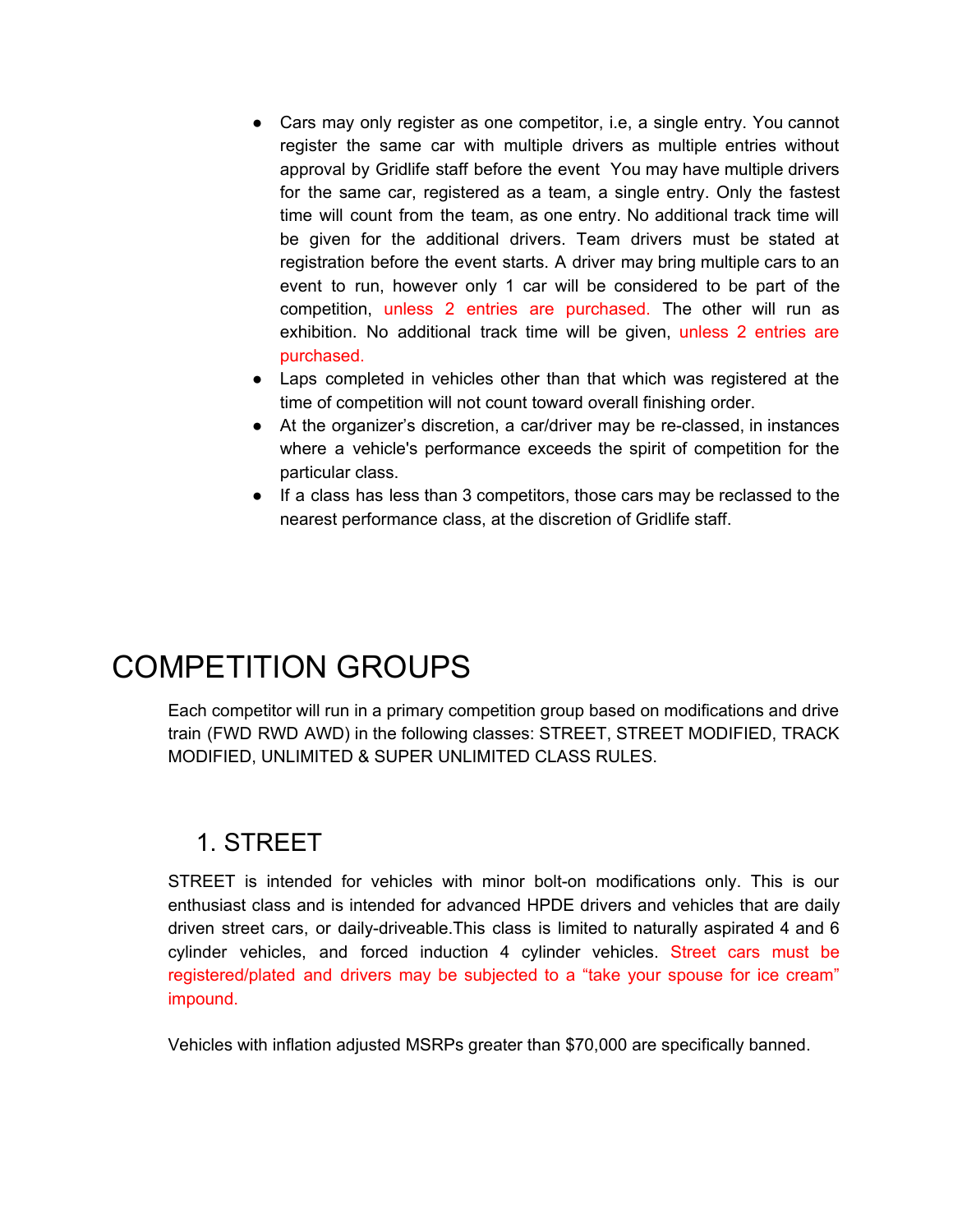#### CHASSIS / AERO

- All vehicles must retain stock chassis with no fabricated modifications of any kind.
- Doors, fenders quarter panels and roof must remain OEM Material.
- Bolt on alternate materials may be used for Hood, Trunk and Hard Tops.
- Aftermarket aero is prohibited. Modifications to OEM bumpers to enhance airflow are permitted, but only partial removal of material, not addition.
- Stock or factory optional aero is allowed if available (this includes aftermarket replica aero and EDM / JDM optional components ie: Replica SiR spoiler etc)
- Non OEM Flat pan floors are prohibited.
- Hood ventilation and ducting for the purpose of heat removal is permitted.
- "Track Life" style fender cutouts rearward of the front tires are allowed.
- Cars must retain OEM glass. Replacing factory glass with lexan/polycarbonate is prohibited, except in instances of aftermarket hard tops (eg. S2000, etc. ) if sold with lexan/polycarbonate as only option.

#### ENGINE / DRIVETRAIN

- Dogboxes / sequential gearboxes prohibited unless OEM
- E85 is permitted. No other alternative fuels are allowed.
- Mixed manufacturer engine swaps are not permitted e.g., K swapped Miata.
- Engine swaps with the same cylinder count, and from the same manufacturer are allowed.
- Forced induction swaps into chassis that are originally naturally aspirated are prohibited. Any questions on engines swaps should be directed to Gridlife staff (abrin@grid.life and adam@grid.life).
- Swaps with increased cylinder numbers are prohibited, e.g., V6 Accord motor into Civic chassis.
- Hybrid Drivetrains are not permitted, unless OEM equipped.
- Aftermarket conversion of N/A cars to forced induction is prohibited.
- Upgraded or modified compressor or turbine wheel components within the factory forced induction system are prohibited.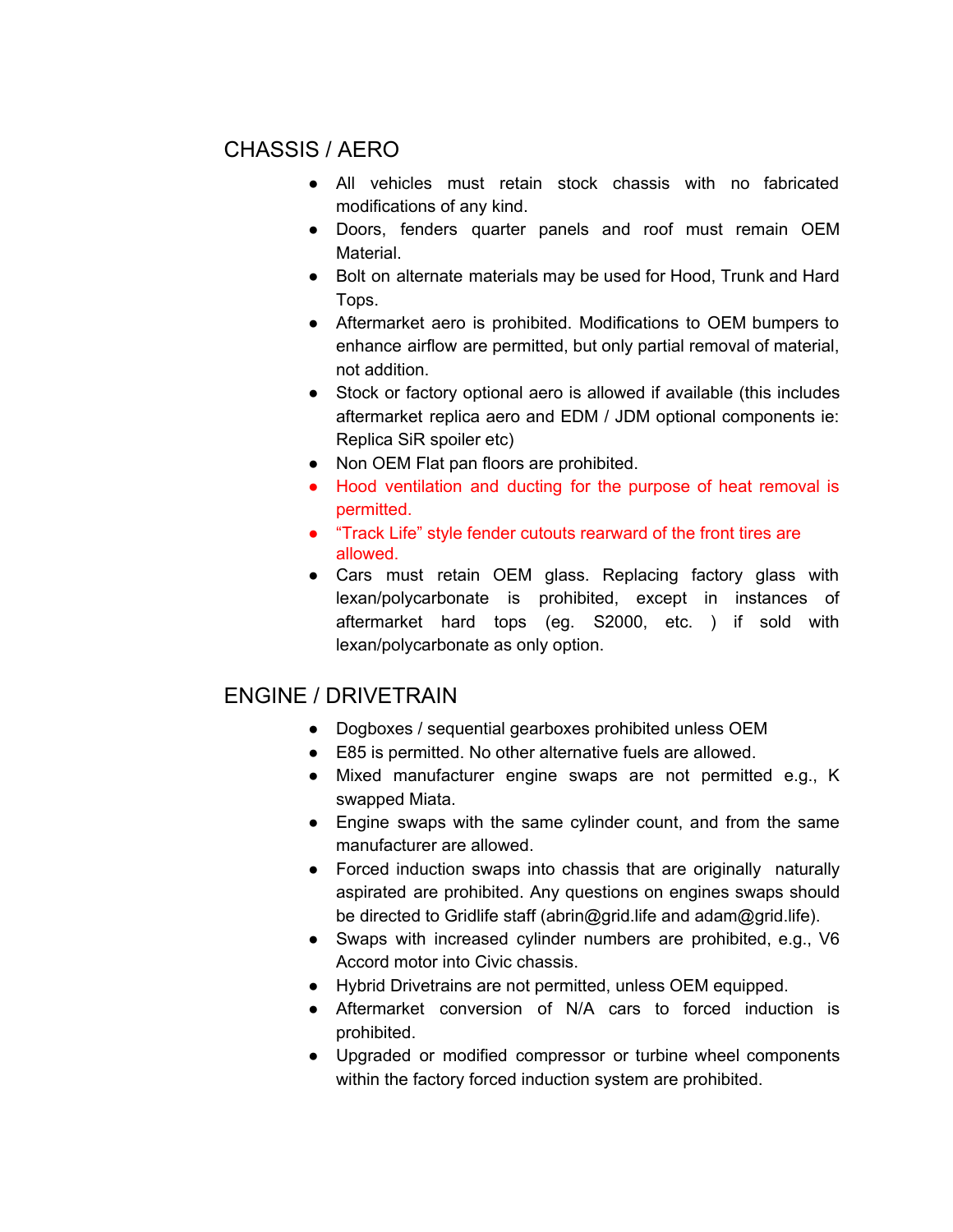- Factory turbocharged cars must remain within 20% of factory boost settings.
- Drivetrain changes are prohibited, i.e., FWD to AWD or AWD to RWD.
- Nitrous is not allowed.

### SUSPENSION / TIRES

- Vehicles must use a DOT approved tire with a minimum UTQG Rating of 200 or higher. Tires from other markets (EU, JP) are permitted as long as they match the UTQG Rating.
- Tire Width: FWD: 285, RWD: 285, AWD: 255
- Tires may only be downsized 10mm.
- Suspension is limited to single adjustable unless OEM Equipped.
- Active suspension components are not permitted unless OEM.
- Suspension pickup points must remain OEM.
- The top of the tire may not protrude past the widest point of the wheel arch when viewed from above. Body lines may not be altered overfenders may be added if wheel openings do not change rough dimensions when viewed from the horizontal perspective when fenders are rolled.

#### INTERIOR / MISC

- Vehicles must be street driven vehicles with valid insurance and registration.
- Vehicles must have headlights, tail lights and mirrors, all in working condition.
- Rollcages are not permitted to extend beyond the firewall.
- Vehicles must retain OEM interior components e.g., dash, carpets, headliner, and all must be in factory positions. (interior may be trimmed or modified to accommodate safety components.). Accommodations for aftermarket racing seats for driver and passenger are allowed. All seats must be track worthy, and capable of safely securing an occupant.
- Vehicles must have a working climate control system. AC components may be removed.
- Lexan Glass is not permitted.
- This class is not open to professionally licensed level drivers (PWC, IMSA, Trans-Am, NASCAR of any level, Formula Drive Pro-1, etc.) Amateur competition licenses do not count as professional.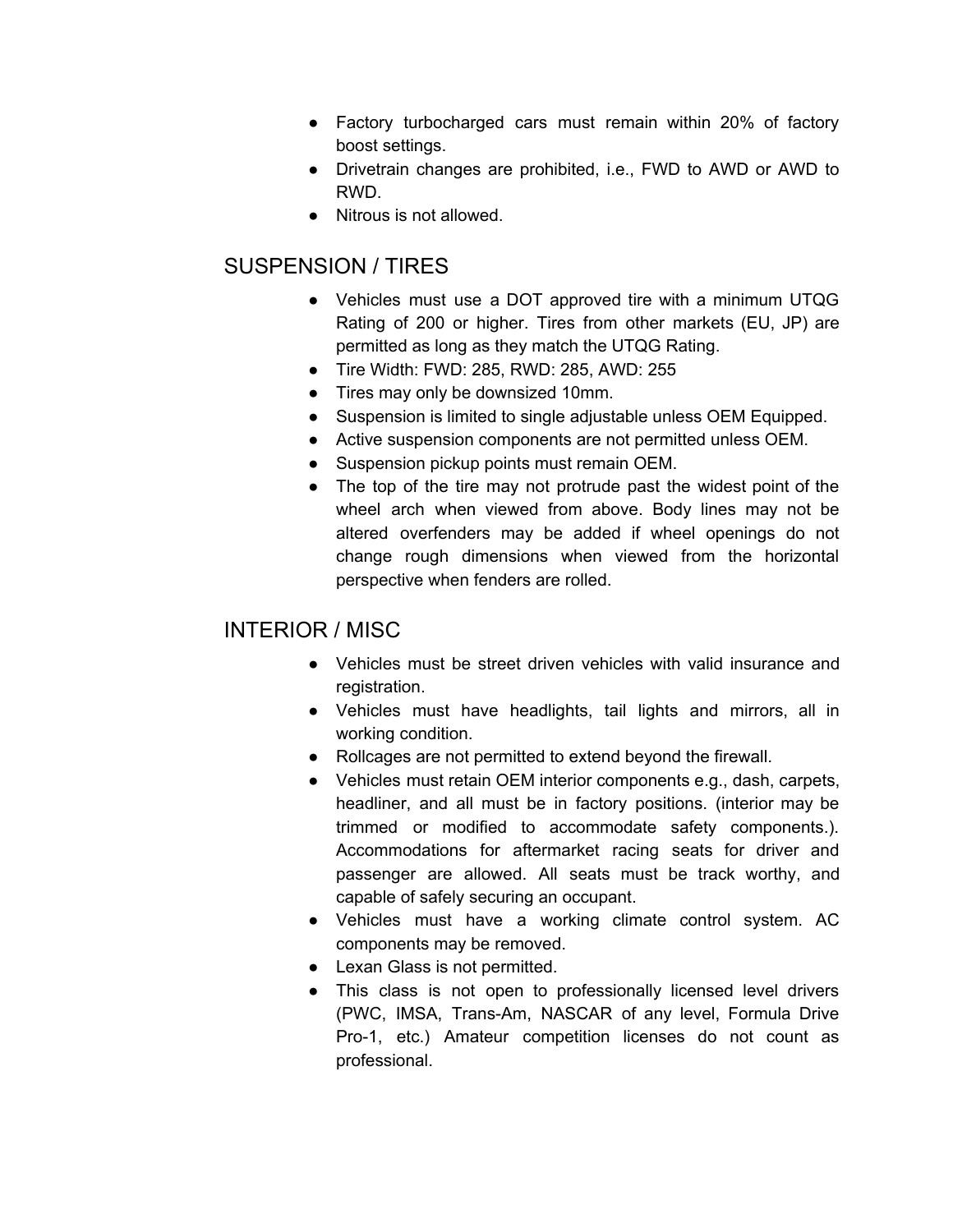# STREET GT

STREET GT is intended for modern, high horsepower vehicles with otherwise minor bolt-on modifications only. This is an enthusiast class and is intended for advanced HPDE drivers and vehicles that are daily driven street cars, or daily-driveable. Legal vehicles for this class are forced induction 6 cylinder vehicles and naturally aspirated V8s with inflation adjusted MSRPs less than \$110,000 (Mustangs, Camaros, Corvettes, GT-Rs, various porsches, M3s, etc.). In instances requiring clarification and spirit of the rules of legality based on MSRP, email abrin@grid.life and adam@grid.life. Street GT cars must be registered/plated and drivers may be subjected to a "take your spouse for ice cream" impound.

#### CHASSIS / AERO

- All vehicles must retain stock chassis with no fabricated modifications of any kind.
- Doors, fenders quarter panels and roof must remain OEM Material.
- Bolt on alternate materials may be used for Hood, Trunk and Hard Tops.
- Aftermarket aero is prohibited. Modifications to OEM bumpers to enhance airflow are permitted, but only partial removal of material, not addition.
- Hood ventilation and ducting for the purpose of heat removal is permitted.
- Stock or factory optional aero is allowed if available (this includes aftermarket replica aero and EDM / JDM optional components ie: Replica SiR spoiler etc)
- Non OEM Flat pan floors are prohibited.
- Cars must retain OEM glass. Replacing factory glass with lexan/polycarbonate is prohibited, except in instances of aftermarket hard tops (eg. S2000, etc. ) if sold with lexan/polycarbonate as only option

#### ENGINE / DRIVETRAIN

- Dogboxes / sequential gearboxes prohibited unless OEM
- E85 is permitted. No other alternative fuels are allowed.
- Engine swaps are not permitted.
- Only stock internals (including camshafts) are allowed.
- Hybrid Drivetrains are not permitted, unless OEM equipped.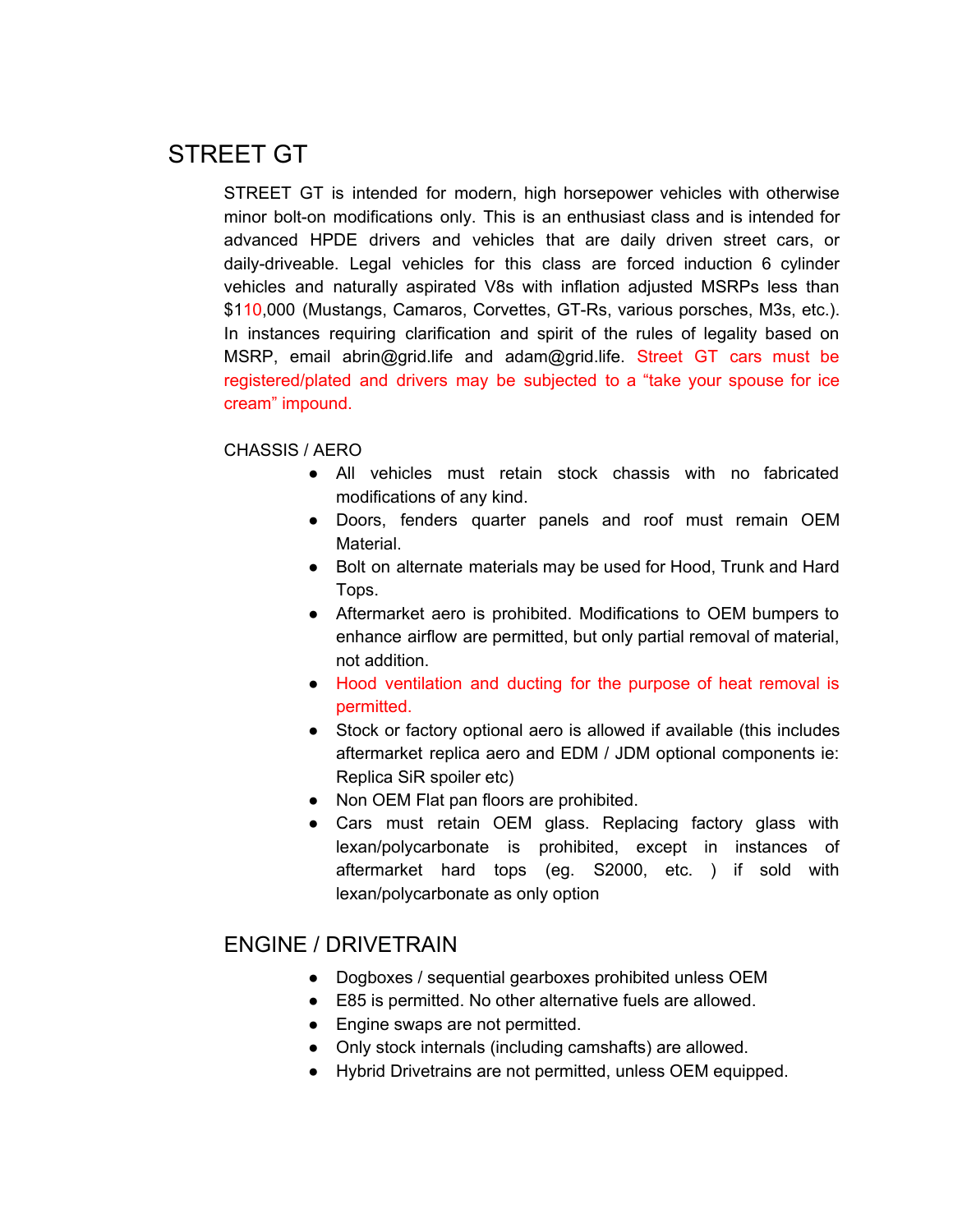- Upgraded or modified compressor or turbine wheel components within the factory forced induction system are prohibited.
- Factory turbocharged cars must remain within 20% of factory boost settings.
- Aftermarket conversion of N/A cars to forced induction is prohibited.
- Drivetrain changes are prohibited, i.e., FWD to AWD or AWD to RWD.
- Nitrous is not allowed.

#### SUSPENSION / TIRES

- Vehicles must use a DOT approved tire with a minimum UTQG Rating of 200 or higher. Tires from other markets (EU, JP) are permitted as long as they match the UTQG Rating.
- Tire Width Maximum: FWD: 315, RWD: 315, AWD: 315, unless OEM equipped with a larger option.
- Suspension is limited to single adjustable unless OEM Equipped.
- Active suspension components are not permitted unless OEM.
- Suspension pickup points must remain OEM.
- The top of the tire may not protrude past the widest point of the wheel arch when viewed from above. Body lines may not be altered overfenders may be added if wheel openings do not change rough dimensions when viewed from the horizontal perspective when fenders are rolled.

#### INTERIOR / MISC

- Vehicles must be street driven vehicles with valid insurance and registration.
- Vehicles must have headlights, tail lights and mirrors, all in working condition.
- Rollcages are not permitted to extend beyond the firewall.
- Vehicles must retain OEM interior components e.g., dash, carpets, headliner, and all must be in factory positions. (interior may be trimmed or modified to accommodate safety components.). Accommodations for aftermarket racing seats for driver and passenger are allowed. All seats must be track worthy, and capable of safely securing an occupant.
- Vehicles must have a working climate control system. AC components may be removed.
- Lexan Glass is not permitted.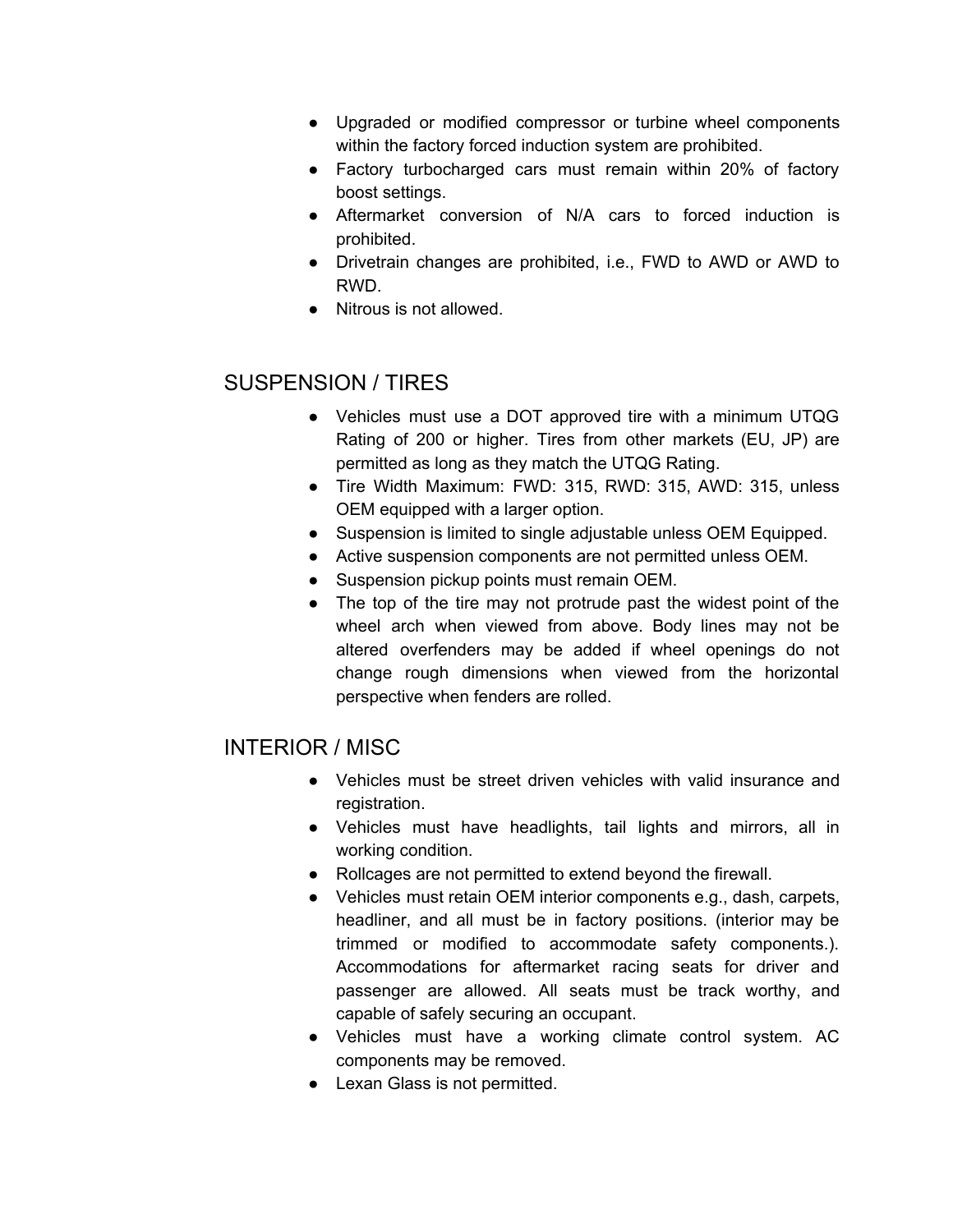● This class is not open to professionally licensed level drivers (PWC, IMSA, Trans-Am, NASCAR of any level, Formula Drift Pro-1, etc.) Amateur competition licenses do not count as professional.

# STREET MODIFIED

Street Modified exists for street driven vehicles that have extensive off the shelf bolt-on modifications. This class is for advanced HPDE drivers or those that have previously participated in recreational competitive racing. Street Modified cars must be registered/plated and drivers may be subjected to a "take your spouse for ice cream" impound.

#### CHASSIS / AERO

- All vehicles must retain stock chassis.
- Doors and quarter panels must remain OEM materials. Alternate materials for Hood, Trunk, Roof, & Fenders are allowed.
- Vehicles are permitted to run two significant aero modifications at the rear and one at the front, e.g., rear spoiler + diffuser + splitter.
- All aero must remain within 5" of the oem lines as viewed from above.
- Up to 4 canards at the front of the vehicle are permitted in addition to significant aero. Canards may not protrude more than 5" beyond the OE bodywork.
- Active aero is prohibited, unless OEM equipped.
- Dual Element wings are prohibited. Dual element wings may be taped together with heavy-duty tape that will not come off during the session. If the tape does come off, that session will be disqualified. More than 1 single element wing, regardless of structure is not allowed.
- Flat bottom floors are prohibited. Full undertrays ("flat bottom") are prohibited. Splitters and undertray may go to the mid-point of the front wheels. Diffusers may go to the mid-point of the rear wheels.
- Cars must retain OEM glass. Replacing factory glass with lexan/polycarbonate is prohibited, except in instances of aftermarket hard tops sold with polycarbonate rear windows, or to replace accessory/non-door windows less than 2 feet square each. Examples include, but are not limited to S2000 hardtops, some mustang rear glass, etc.
- No component of the rear wing airfoil may be higher than the highest point of the vehicle structure. Radio antennas are not considered part of the vehicle structure. Width of the rear wing must be within the OEM body lines. Height exceptions of 4" are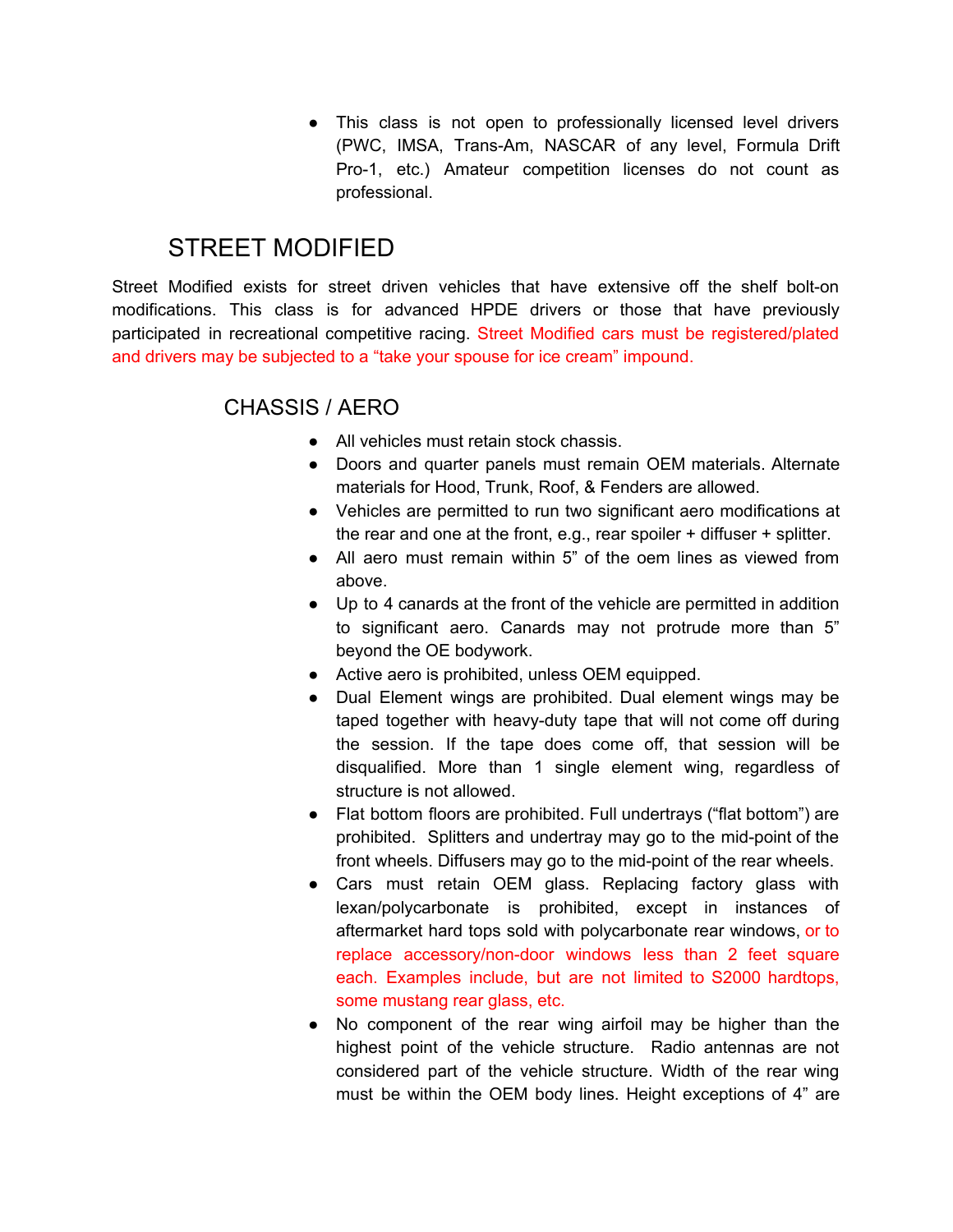allowed for hatchbacks and wagons in instances where no trunk deck lid is available for aero placement. (integras, corvettes, RSXs, etc are not considered to be hatchbacks in 2019). See technical glossary for definition of hatchback and wagon.

● Aftermarket over fenders and fender modification is permitted for tire clearance.

### ENGINE / DRIVETRAIN

- Dogboxes / sequential gearboxes prohibited unless OEM
- Leaded, Unleaded and E85 are permitted.
- Mixed manufacturer engine swaps are permitted, but only plus or minus 2 cylinders from the oem amount. OEM rotary powered cars can go up to 6 cylinders if engine swapped.
- Naturally aspirated V8 Engine Swaps in combination with aftermarket forced induction is not permitted.
- Factory turbocharged engines may not be used as donor engines when increasing number of cylinders, unless engine is converted to N/A (eg. No turbo 2JZ into BRZ/FR-S, etc.).
- Engine swaps must retain OEM location (FF, FR).
- Aftermarket forced induction is prohibited on motors with a factory displacement of 6.0L or more. (previously 4.0L)
- Drivetrain changes are prohibited, e.g., FWD to AWD or AWD to RWD
- Nitrous is not allowed
- Hybrid Drivetrains are not permitted, unless OEM equipped.

### SUSPENSION / TIRES

- Vehicles must use a DOT approved tire with a minimum UTQG Rating of 200 or higher. Tires from other markets EU, JP are permitted as long as they match the UTQG Rating.
- Tire Width FWD: 285, RWD: 285, AWD: 255
- Suspension is limited to two adjustments unless OEM equipped.
- Active suspension components are not permitted unless OEM.
- Suspension pickup points must remain OEM.
- Fenders and quarter panels must completely cover entire tire tread when viewed from above. Cutting bottom of fender behind the wheel and pushing inward to relieve pressure, ie. "Track Life" style fender cutouts rearward of the front tires are allowed.
- Fender, fender flares, wide body additions and materials are unrestricted as long as the above conditions are met and do not provide a substantial increase in downforce (judged by technical staff).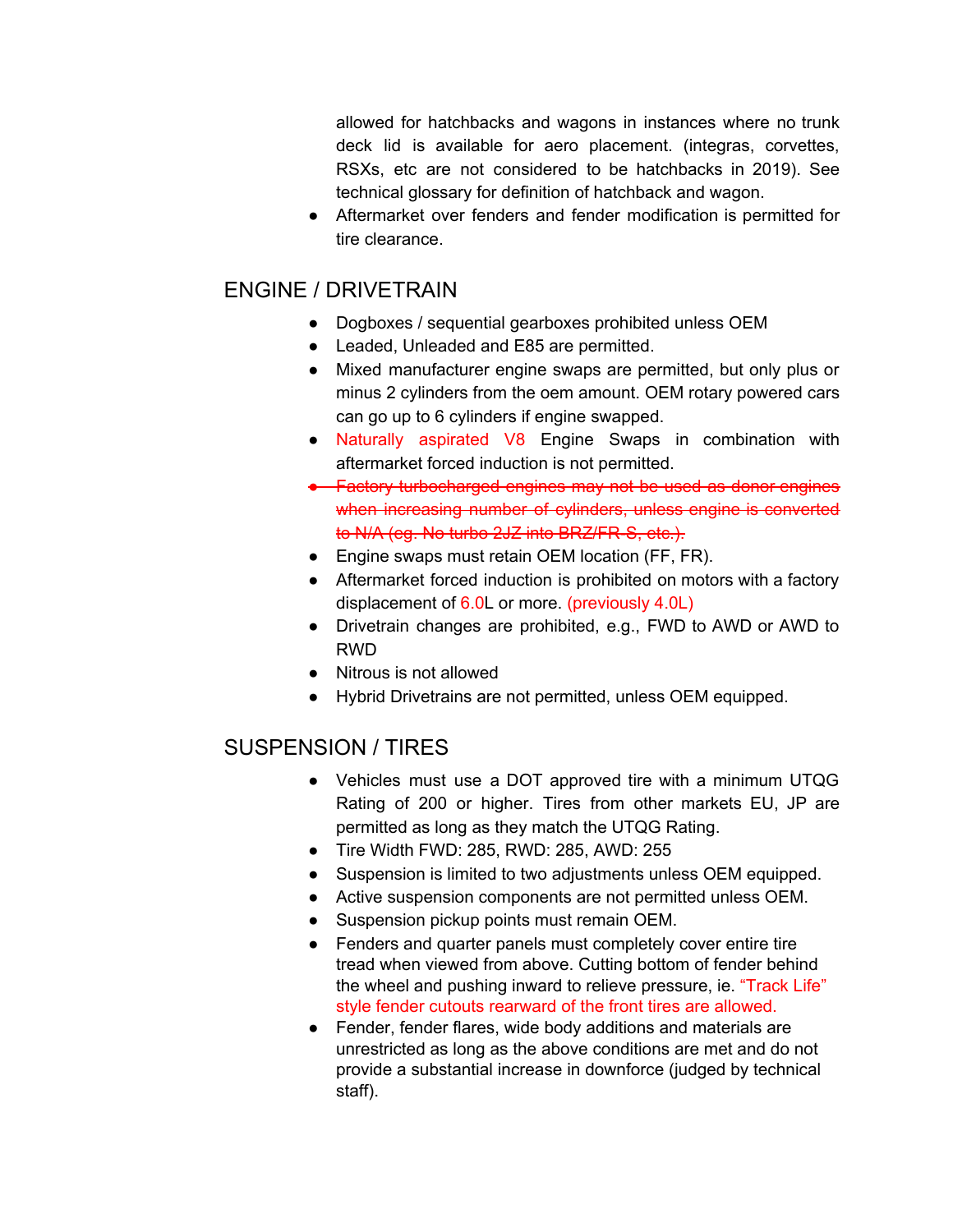#### INTERIOR / MISC

- Roll cages are not permitted to extend beyond the firewall.
- Cars with fully gutted interiors are not permitted. Seats must be present and properly installed in all factory positions front and rear.
- OEM or factory replacement interior pieces (door cards, carpet, etc.) may be modified and trimmed to facilitate safety equipment but all must be installed if possible. Interior components to rearward of B-pillar may be removed if a rollbar is installed. Accommodations for aftermarket racing seats for driver and passenger are allowed. All seats must be track worthy, and capable of safely securing an occupant.
- Cars must retain full dash, climate systems and controls, kick panels, door sills and door cards. Carpet and headliner must be present from the b pillar forward. These components must be in OEM locations, and of OEM origin or exact aftermarket replacement.

# TRACK MODIFIED

The Track Modified class is intended for vehicles that are extensively modified for track and competition use. This class is for drivers that have participated in competitive driving previously.

### CHASSIS / AERO

- All vehicles must retain stock chassis.
- Alternate materials for Hood, Trunk, Roof, & Fenders are allowed. Fenders and quarter panels may be modified if over-fenders, flares, or wide-body is added.
- Doors may be an alternative material of alternative side impact protection is installed. I.e., 6 point or greater cage with door bars.
- Vehicles are permitted to run two significant aero modifications at the rear and front.
- Dual wings are permitted.
- Up to 4 canards at the front and rear of the vehicle are permitted.
- Active aero is prohibited, unless factory equipped
- OEM glass windshield must be installed, polycarbonate of  $\frac{1}{4}$  or thicker windshield may be installed as alternative.
- Flat bottom floors are prohibited, unless OEM equipped.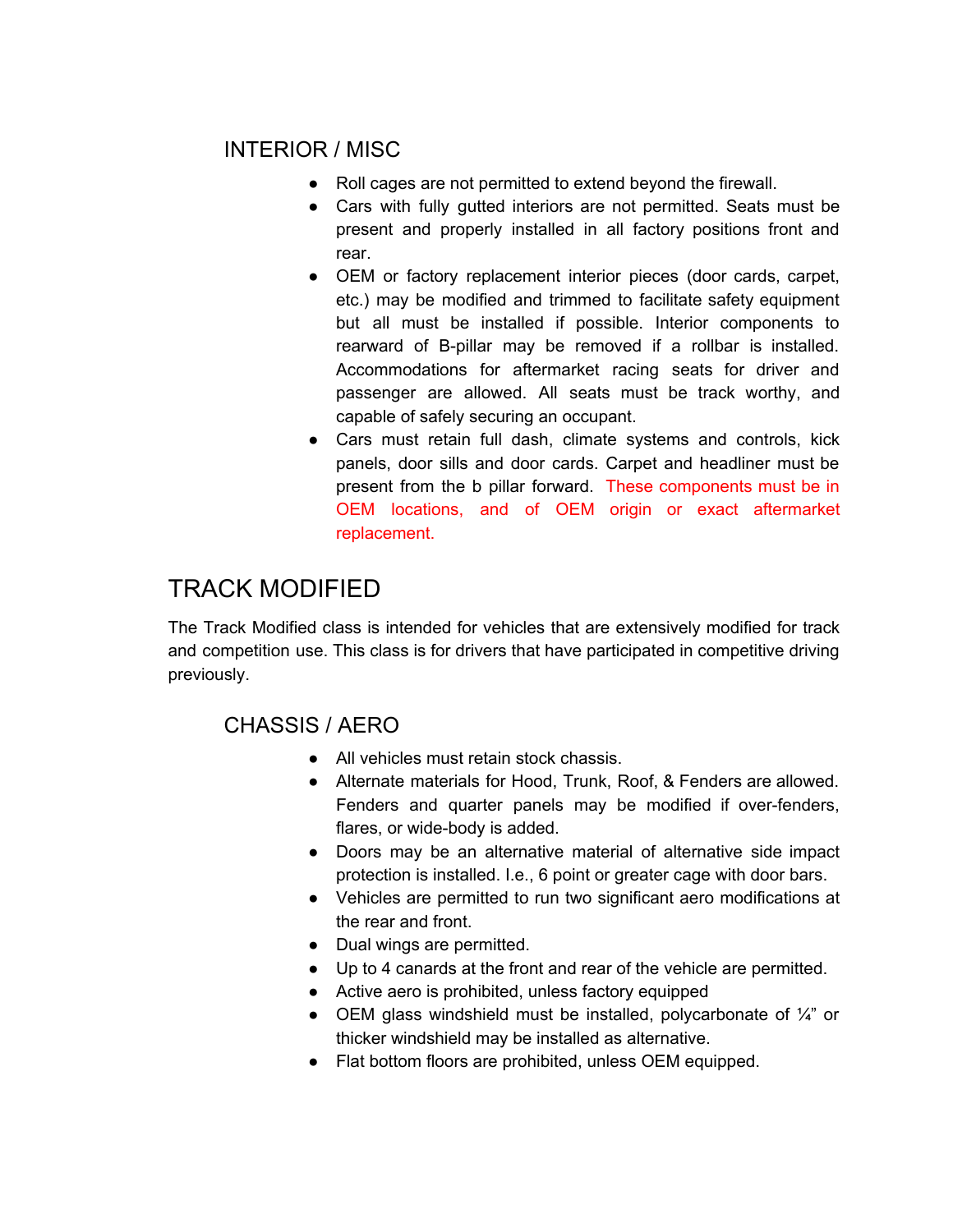- Diffusers and splitters may only protrude inward to the axle centerline unless OEM
- OEM Wheelbase must be maintained.

### ENGINE / DRIVETRAIN

- Sequential gearboxes are approved but must be manually actuated by a transmission linked lever, in general location of original shifter.
- Leaded, Unleaded and E85 are permitted.
- Mixed manufacturer engine swaps are permitted.
- Drivetrain changes from FWD to AWD and RWD to AWD are allowed.
- Nitrous is not allowed.
- Hybrid Drivetrains are not permitted, unless oem equipped.

### SUSPENSION / TIRES

- Vehicles must use a DOT approved tire with a minimum UTQG Rating of 60 or higher. Tires from other markets EU, JP are permitted as long as they match the UTQG Rating. Tires in this class must be available as a current product offering by a tire supplier to all competitors. Discontinued or specialty offerings are banned.
- Tire width is unlimited in all classes.
- Suspension is limited to three adjustments unless OEM Equipped.
- Active suspension components are not permitted unless OEM.
- Suspension pickup points must remain OEM. In some cases, conversion to coilover spring/shock/strut may require reinforcment (ie: modern corvette). If another means of strengthening the mounts is used, but is outside the scope of factory mounting locations, it may be approved on a case by case basis if geometry is unchanged from factory.

#### INTERIOR / MISC

- A 6 point roll cage with side impact protection is recommended. The Roll Cage may penetrate the firewall. The firewall must be sealed.
- Head and neck restraints are required. For cars and drivers in TrackMod not having a roll bar, a Simpson Hybrid or equivalent head and neck restraint is required.
- Cars must retain primary dash assembly. Dash may be trimmed for the facilitation of safety equipment.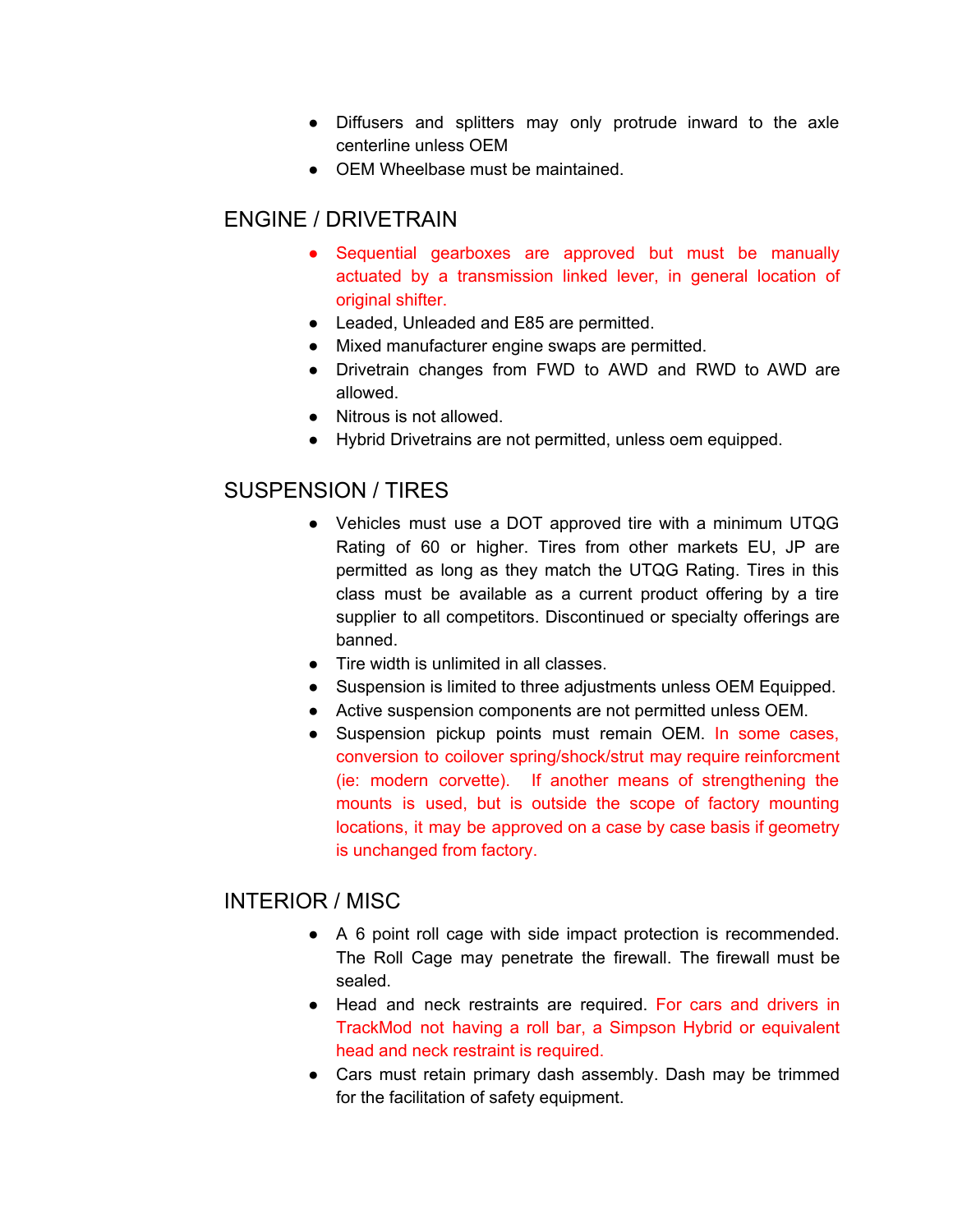- Climate Control, Headliner & Carpet may be removed.
- All vehicles must have fire suppression. (fire extinguisher mounted and accessible within driver's reach)

#### PRO-TOURING DESIGNATION

In an effort to include vehicles loved by the aftermarket and enthusiasts, yet potentially left with minimal competition outlets, vehicles built in or before 1986 are subject to the following allowances within the TrackMod Class:

- Reengineering the chassis to a tubular or partially tubular design is permitted
- These vehicles are subject to a 2800lb minimum race weight (post race with driver).

### UNLIMITED

*The Unlimited class is for cars that are significantly modified beyond stock form. This group is for advanced and expert drivers only.*

- Cars must be based on a chassis from a vehicle with a DOT VIN.
- Cars must be closed wheeled.
- Nitrous Oxide is permitted with proper blow down tube and mounting.
- OEM and Aftermarket Hybrid Drives are permitted.
- Any Fuel is permitted, if Methanol is used GRIDLIFE & Track Staff must be notified.
- Vehicles must adhere to all safety rules.
- All vehicles must have fire suppression. (fire extinguisher mounted and accessible within driver's reach)
- All vehicles must have a minimum 6 point roll cage built to specifications laid out in the #GRIDLIFE GTCR, unless approved by gridlife staff prior to the event.
- All drivers must run with a FIA or SFI approved head and neck restraint system. IE: Nextgen / Hans / Zamp.
- All drivers must wear single-layer or better fire retardant drivers suit, along with fire retardant gloves, socks & shoes.

# SUPER UNLIMITED

The Super Unlimited class is for cars that do not fit into the other Track Battle classifications. This provides a competitive class for nearly any 4 wheeled vehicle including open wheeled vehicles.

● All modifications are unrestricted.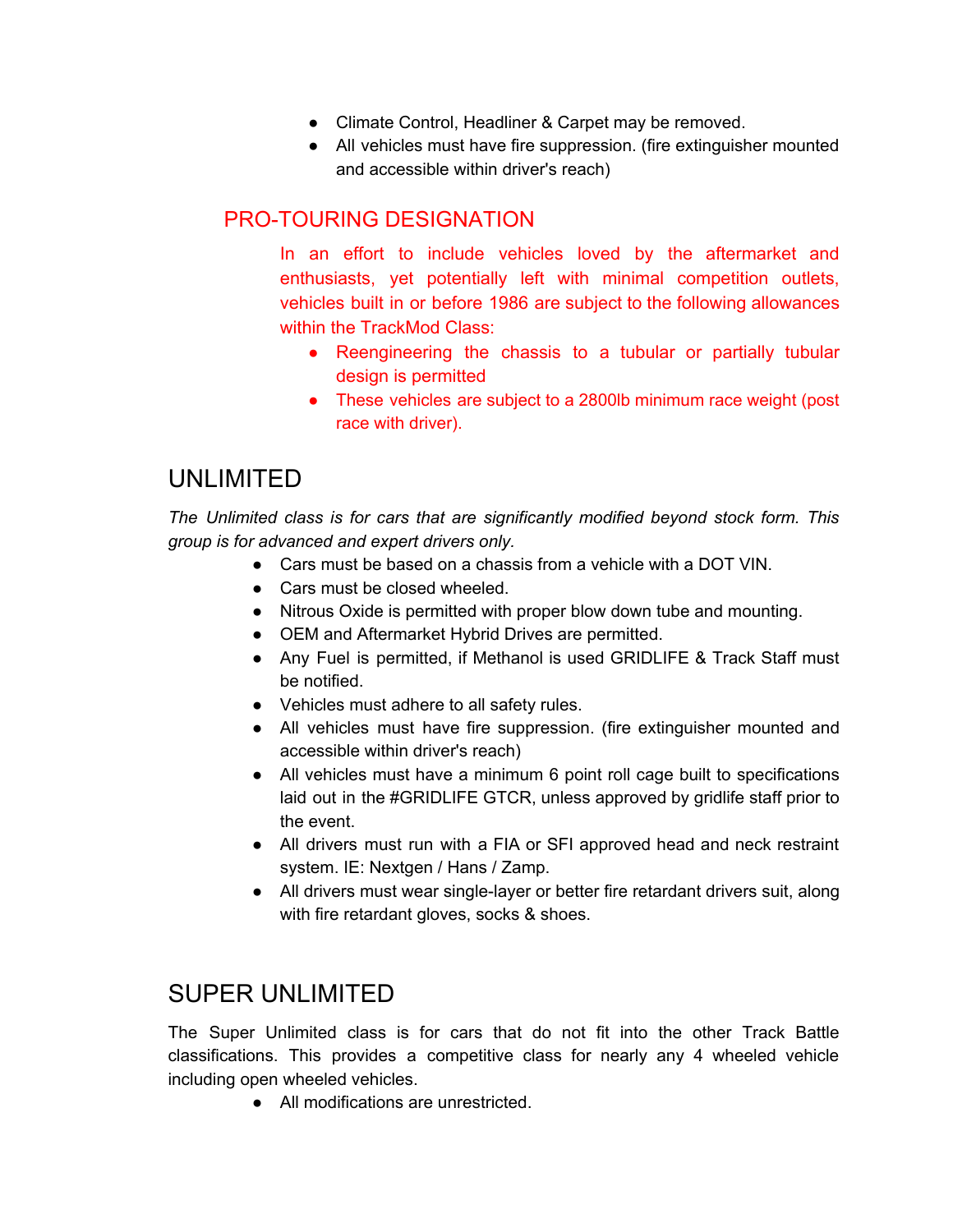- Any chassis may be used that has adequate driver protection including rollover, side impact and 5+ point harnesses accepted by #GRIDLIFE Staff.
- All vehicles must have fire suppression.

# TRACKBATTLE EV

TrackBattle EV is the beginning of a wave of electrified racecars. This class is intended for electric/electric converted vehicles that can be extensively modified for track and competition use. This class is for drivers that have participated in competitive driving previously.

### CHASSIS / AERO

- All vehicles must retain stock chassis.
- Alternate materials for Hood, Trunk, Roof, & Fenders are allowed. Fenders and quarter panels may be modified if over-fenders, flares, or wide-body is added.
- Doors may be an alternative material of alternative side impact protection is installed. I.e., 6 point or greater cage with door bars.
- Vehicles are permitted to run two significant aero modifications at the rear and front.
- Dual wings are permitted.
- Up to 4 canards at the front and rear of the vehicle are permitted.
- Active aero is prohibited, unless factory equipped
- OEM glass windshield must be installed, polycarbonate of  $\frac{1}{4}$  or thicker windshield may be installed as alternative.
- Flat bottom floors are prohibited, unless OEM equipped.
- Diffusers and splitters may only protrude inward to the axle centerline unless OEM
- OEM Wheelbase must be maintained.

### MOTORS / DRIVETRAIN

- Drivetrain changes from FWD to AWD and RWD to AWD are allowed.
- gearboxes/transmissions are open.

#### SUSPENSION / TIRES

● Vehicles must use a DOT approved tire with a minimum UTQG Rating of 60 or higher. Tires from other markets (EU, JP, etc) are permitted as long as they match the UTQG Rating. Tires in this class must be available as a current product offering by a tire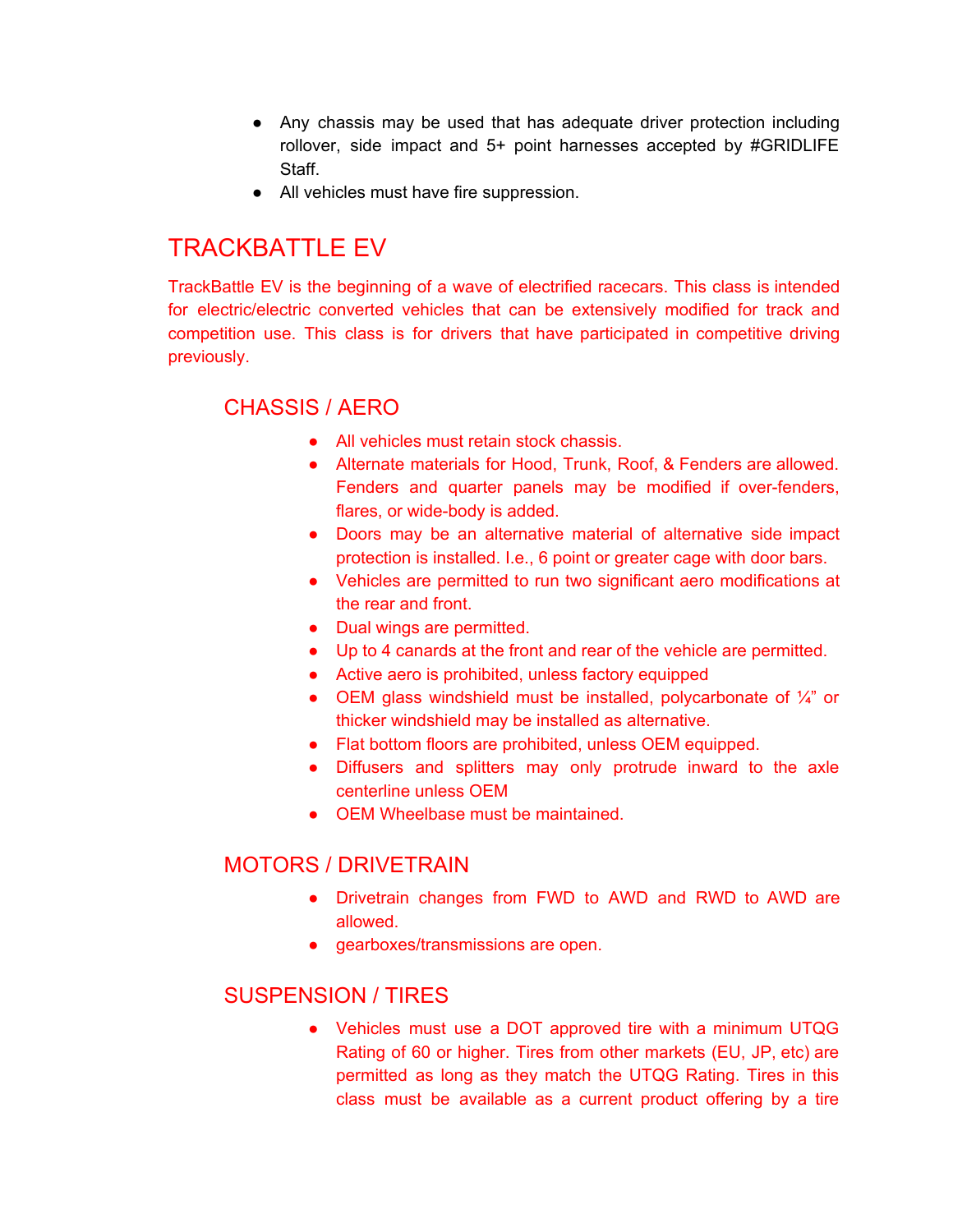supplier to all competitors. Discontinued or specialty offerings are banned.

- Tire width is unlimited in all classes.
- Suspension is limited to three adjustments unless OEM Equipped.
- Active suspension components are not permitted unless OEM.
- Suspension pickup points must remain OEM unless heavy modifications are needed in the case of electric conversions, in which case modifications must be approved by Gridlife track staff prior to event (adam@grid.life and abrin@grid.life). In some cases, conversion to coilover spring/shock/strut may require reinforcement (ie: modern corvette). If another means of strengthening the mounts is used, but is outside the scope of factory mounting locations, it may be approved on a case by case basis if geometry is unchanged from factory.

#### INTERIOR / MISC

- A 6 point roll cage with side impact protection is recommended. The Roll Cage may penetrate the firewall. The firewall must be sealed.
- Head and neck restraints are required. For cars and drivers in not having a roll bar, a Simpson Hybrid or equivalent head and neck restraint is required.
- Cars must retain primary dash assembly. Dash may be trimmed for the facilitation of safety equipment.
- Climate Control, Headliner & Carpet may be removed.
- All vehicles must have fire suppression. (fire extinguisher mounted and accessible within the driver's reach)

### ELECTRIC PRO TOURING

In an effort to include vehicles loved by the aftermarket and enthusiasts, yet potentially left with minimal competition outlets, vehicles built in or before 1986 are subject to the following allowances within the TrackBattle EV Class:

- Reengineering the chassis to a tubular design permitted
- Vehicles are subject to a 2800lb minimum race weight.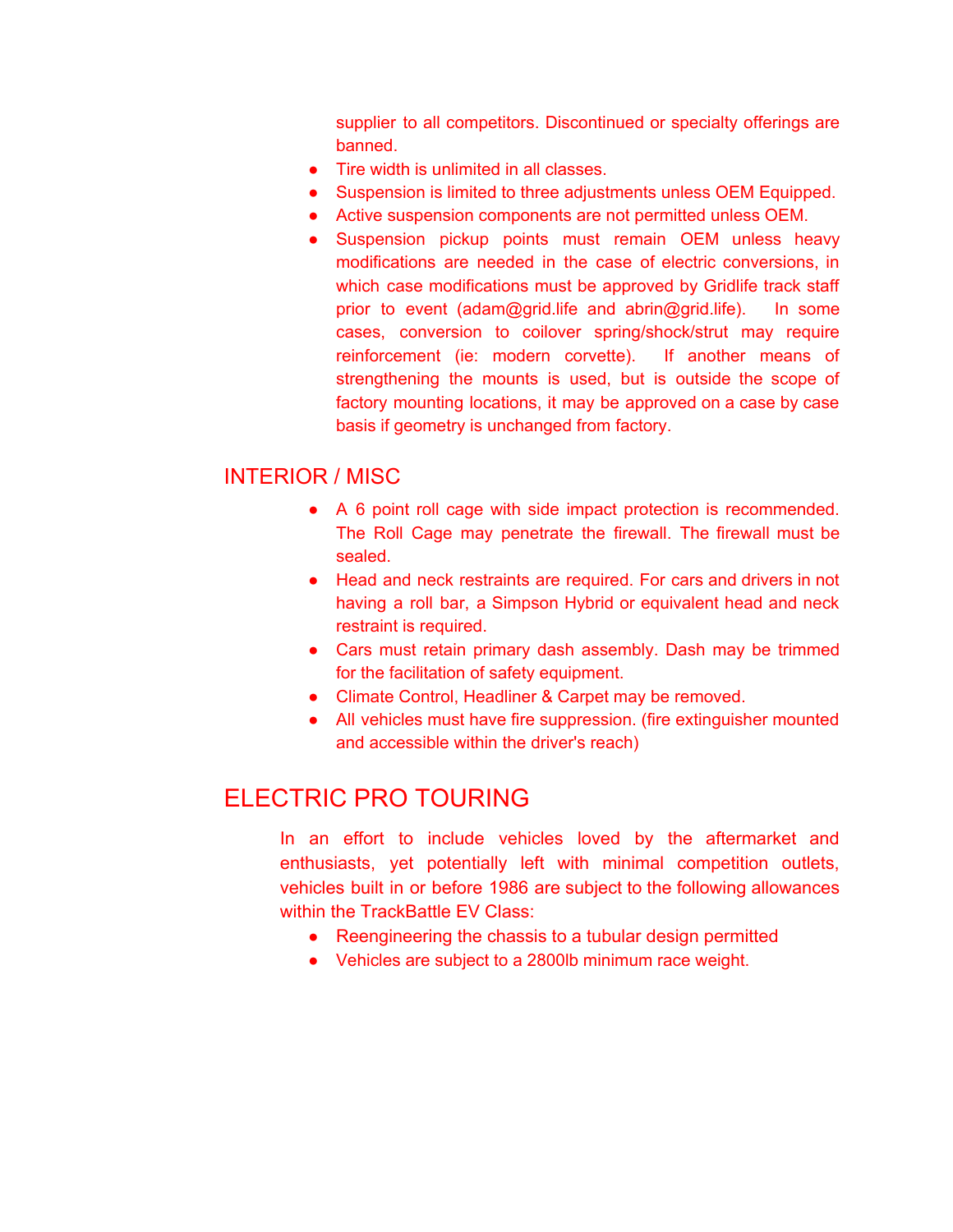# COMPETITION FORMAT:

### Practice and Qualifying

#GRIDLIFE TrackBattle participants will have have multiple 20 minute sessions throughout a race weekend in an attempt to qualify for the TrackBattle.

**RUN GROUPS:** Run groups will be assigned and updated after each heat based on laptimes. These groups exist for the safety of all TrackBattle competitors, to help ensure that cars in close proximity are of similar performance.

**FAILURE TO RUN IN SPECIFIED RUN GROUP:** At their discretion, drivers may opt out of running a given heat. Drivers are not permitted to run in groups other than their own, unless specifically allowed by Gridlife Track Battle Officials. Requests to run in alternate groups because of a schedule conflict (eg. instructing HPDE drivers), will be allowed but should be discussed with officials. In the spirit of clean competition, Hardship laps (not passing start-finish, "out and in" laps) may be given to competitors to check fixes or remedy vehicle issues, at the discretion of Gridlife staff. Driving in sessions not purchased, even if mistakenly released by grid staff, MAY result in penalties.

**HIGH-RISK DRIVING:** At the safety stewards discretion, a driver may be black flagged during the session because of high-risk maneuvers. A driver involved in an incident resulting in 4 wheels off course may be black flagged and forego the remainder of the session. Black flag impound area is a required stop in grid following a black flag for driving issues.

# TrackBattle Season Points:

Points will be awarded to all competitors in each competition class. The following represents the points available per event: based on finish position, regardless of drivetrain.

PLACE POINTS: The number of points available for a given event based on finishing position in class. Points awarded will be based on the following formula:

Primary Earned Points = 100 - (10 x (Time Difference from 1st in Tenths))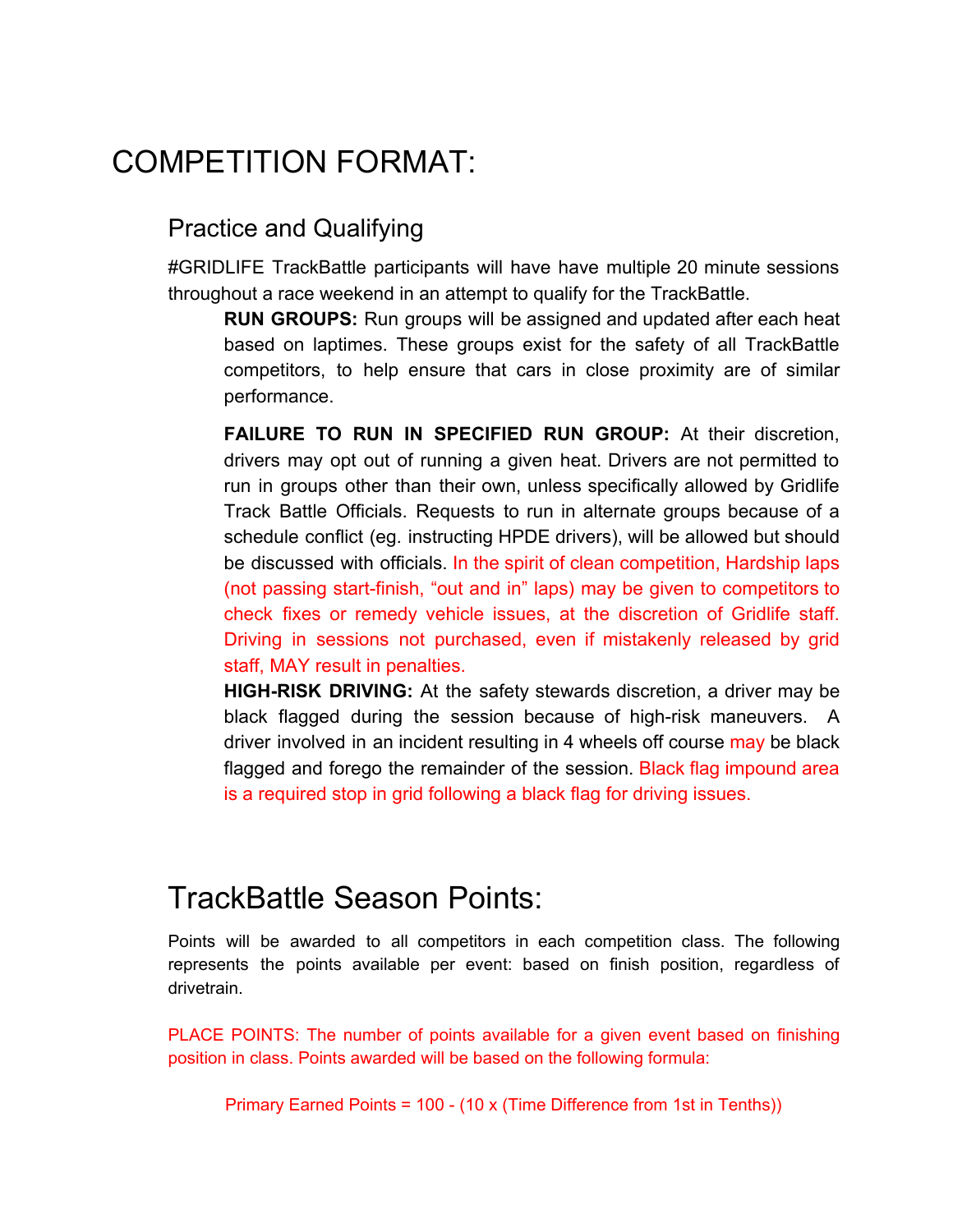As an example, 0.5s behind 1st place =  $100 - (10 \times (0.5))$  $= 95$  pts

# SEASON CHAMPIONSHIP:

- The 2020 season champions will be the drivers of each class that have the highest number of total points.
- Drivers are able to choose as many events to attend as they wish to accumulate season points, but only their four best event scores will be counted toward championship.
- Points are applied to the specific vehicle class as entered for the first event of participation. Drivers that switch classes mid-season will forfeit any points gained in previous classes. Tie Breakers for season finale will be decided as follows: Most wins, most podiums, most races attended.

All drivers must adhere to all rules as stated in the #GRIDLIFE GTCR. Any questions can be emailed to: [adam@gridlife.com](mailto:adam@gridlife.com) and Abrin@grid.life.

# Track Battle Brackets (when applicable)

- Following qualifying, competitors will be entered into a bracket which will form the basis of remainder of competition. Overall times will dictate seeding within this conventional single elimination format. All eligible cars for each class will be selected (street, street modified, track modified, unlimited), regardless of drivetrain. Head to head matchups will be a Touge style that puts two drivers from against each other in a dramatic chase to the finish.
- The battles will consist of a lead follow format consisting of up to three hot laps. Each vehicle will compete in a lead lap and a chase lap. The initial lead car will be the one having the faster time during qualifying (for first round of the bracket), or the one having the faster time in the previous round of the bracket. Heats will begin as flying laps with both cars on track simultaneously. The time gap between the lead car and the chase car will be measured as the lap begins. At the end of the lap the time gap between the lead car and chase car will be measured once again to determine if the lead car was able to increase their distance from the chase car. If the lead car is able to increase the timed gap from the chase car the win for the heat goes to the lead car. If the time gap decreases then the win for the heat goes to the chase car. The cars will then change